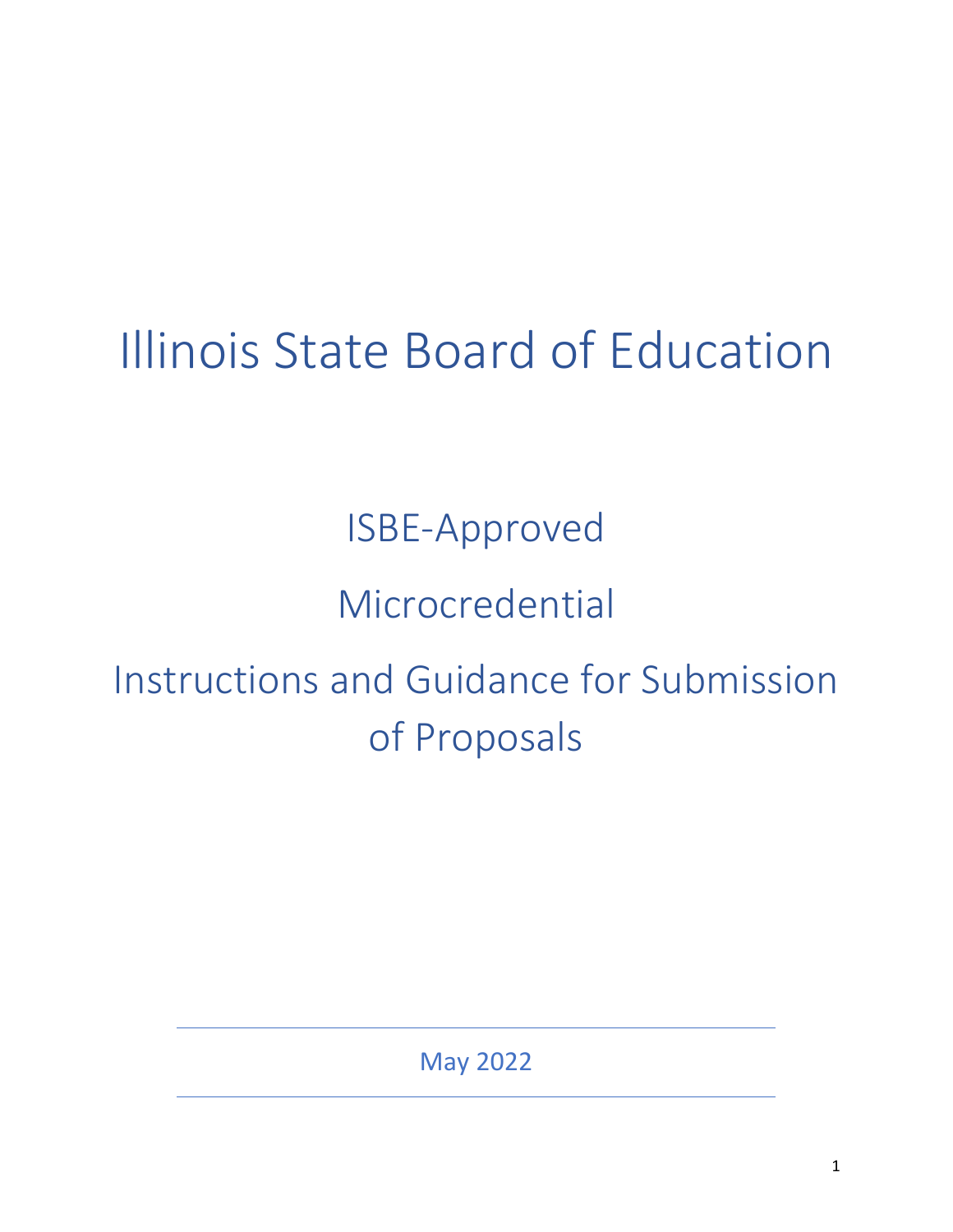## **Educators**

#### *For educators interested in participating in an ISBE-approved*

#### *microcredential.*

To receive a digital badge attached to your Professional Educator License (PEL) in the Educator Licensure Information System (ELIS), prior to registering for the microcredential, ensure the following:

• That the microcredential is ISBE approved. Only ISBE Approved Microcredentials are eligible for an ELIS digital badge attached to an educator's professional educator license (PEL).

#### *For educators enrolled in or recently completing an ISBE-approved microcredential.*

To receive a digital badge attached to your Professional Educator License (PEL) in the Educator Licensure Information System (ELIS), prior to registering for the microcredential, ensure the following:

- Upon successful completion of the microcredential , submit [evidence of completion form](https://www.isbe.net/Documents/77-21B_evidence_completion.pdf) to: [ILTeachTalkLearn@isbe.net](mailto:ILTeachTalkLearn@isbe.net) . Evidence should include, your name, IEIN, course name, completion date, grade, and contact information to confirm completion.
- Once the Evidence of Completion form has been processed by ISBE, the digital badge will appear in ELIS.

## Professional Development Providers

*For providers seeking to offer one or more ISBE-approved microcredentials.* 

- Assure you are an ISBE approved professional development provider. Please visit <https://www.isbe.net/Pages/Professional-Development-Providers.aspx> for more information and to learn how to become an ISBE-approved professional development provider.
- To submit a microcredential professional learning opportunity for ISBE approval, please utilize the [state's ISBE-Approved Microcredential Framework](https://www.isbe.net/Documents/ISBE-Microcredential-Framework.pdf) to ensure alignment of the microcredential to the required criteria prior to submission for state approval.
- Submit your proposal and required supporting materials electronically, commensurate with the instructions provided in the instructions fo[r the ISBE-Approved Microcredential](https://forms.office.com/r/00V9zQHveD)  [Proposal Application.](https://forms.office.com/r/00V9zQHveD)
- ISBE will review your course for alignment with the ISBE Microcredential Framework within 45 days of receipt and either approve or offer feedback to inform resubmission.